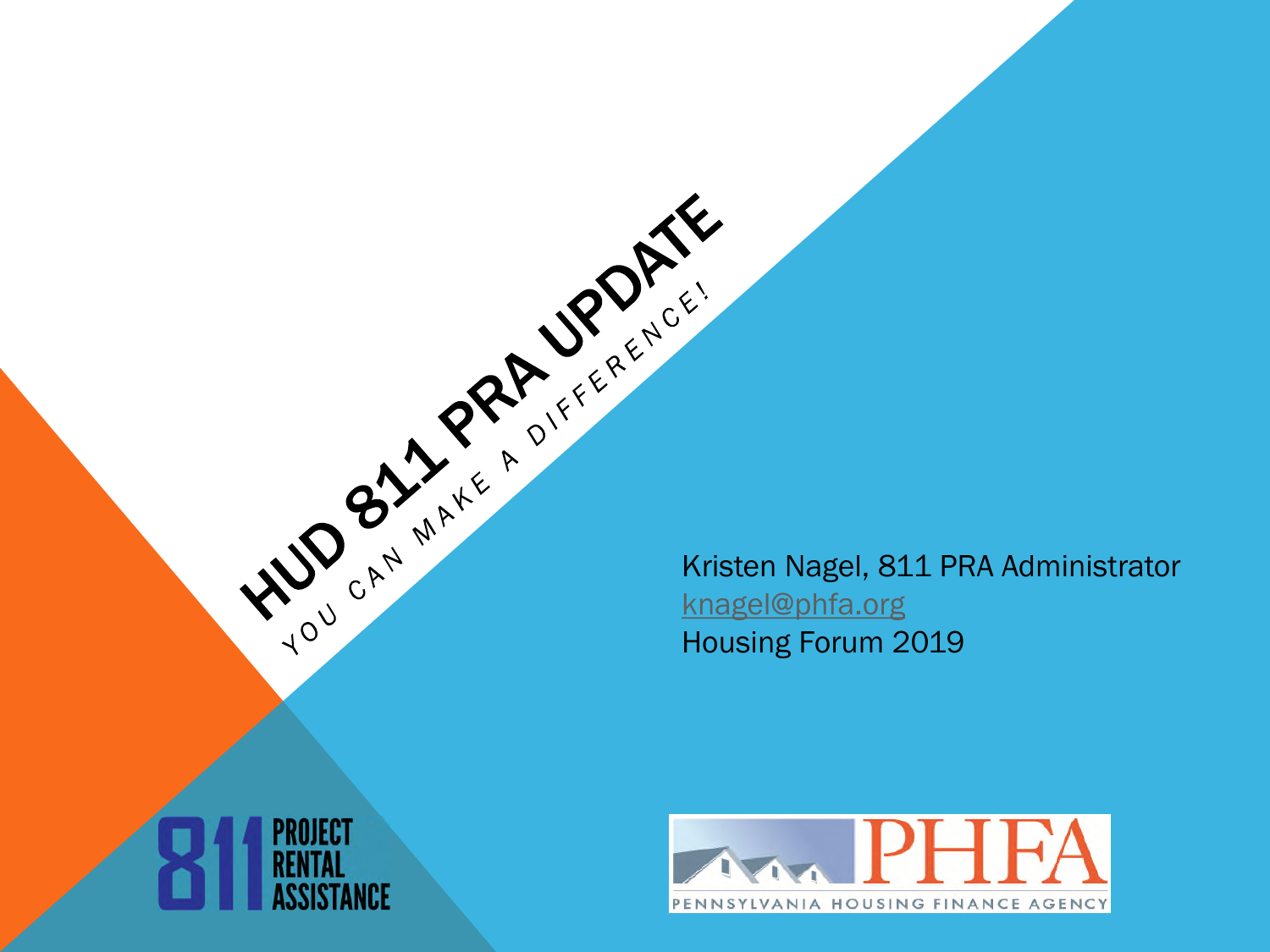# 811 PRA – OVERVIEW

## What Is It?

- A Project-based rental subsidy program that pays owners the difference between the Tenant Rent and the Contract Rent.

### What Properties are Eligible to Participate?

- New or Existing properties funded with Low Income Housing Tax Credits, HOME, Rural Development or Section 8 or other federal funding with at least 5 housing units at the property.
- Primarily ONE Bedroom units
- General Occupancy designation
- \* Participation is capped at 25% of the total number of units per contract.



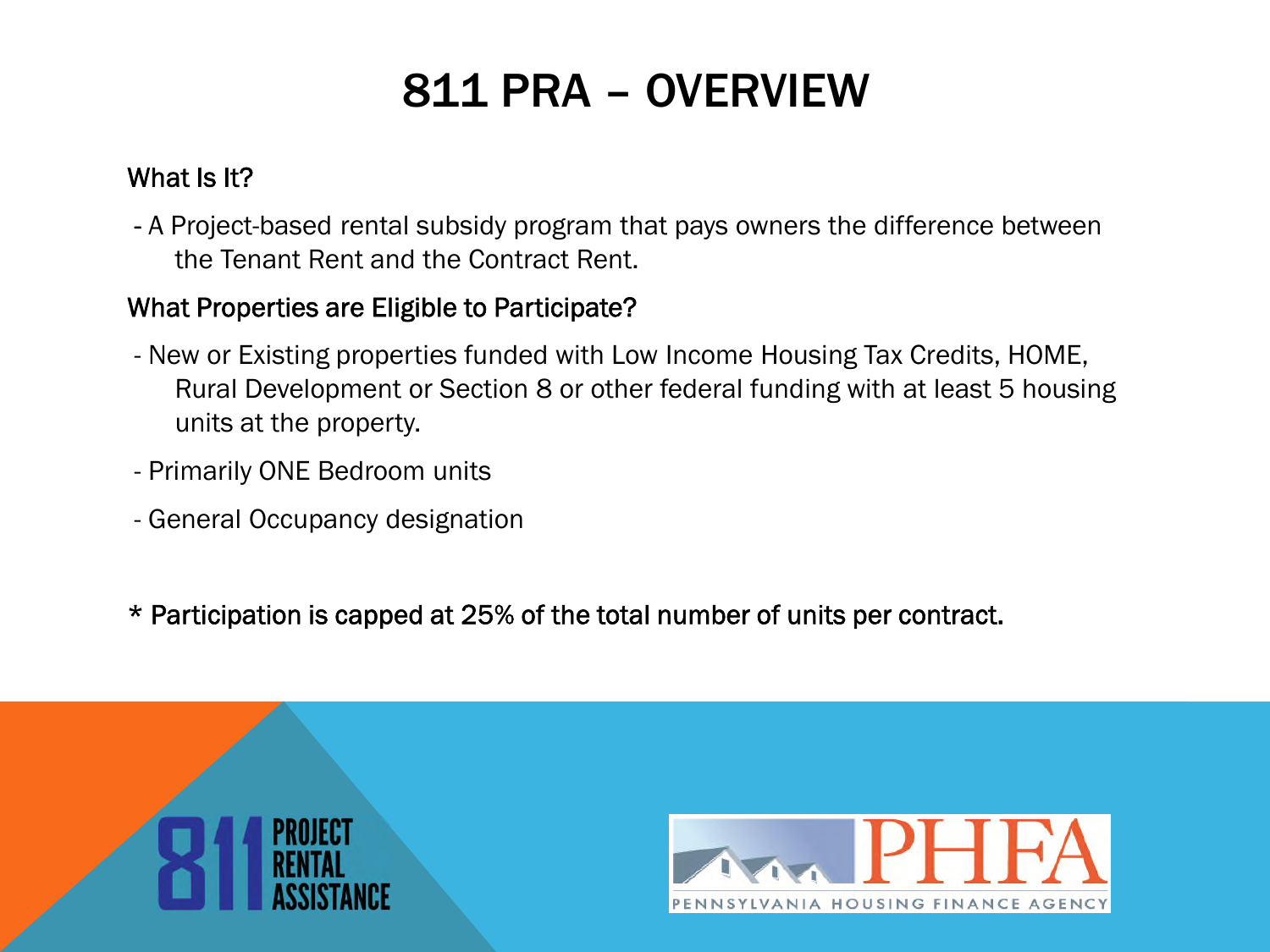# 811 PRA – ELIGIBILITY CONTINUED

### Who is an Eligible Referral?

## Persons with disabilities, ages 18 - 61 at move in, who qualify as extremely lowincome and meet the following criteria:

- Institutionalized, but able to live in the community with permanent supportive housing.
- At risk of being institutionalized without permanent supportive housing, or
- Living in a congregate setting and are seeking housing within the community

\*See handout for 811 Fact Sheet.



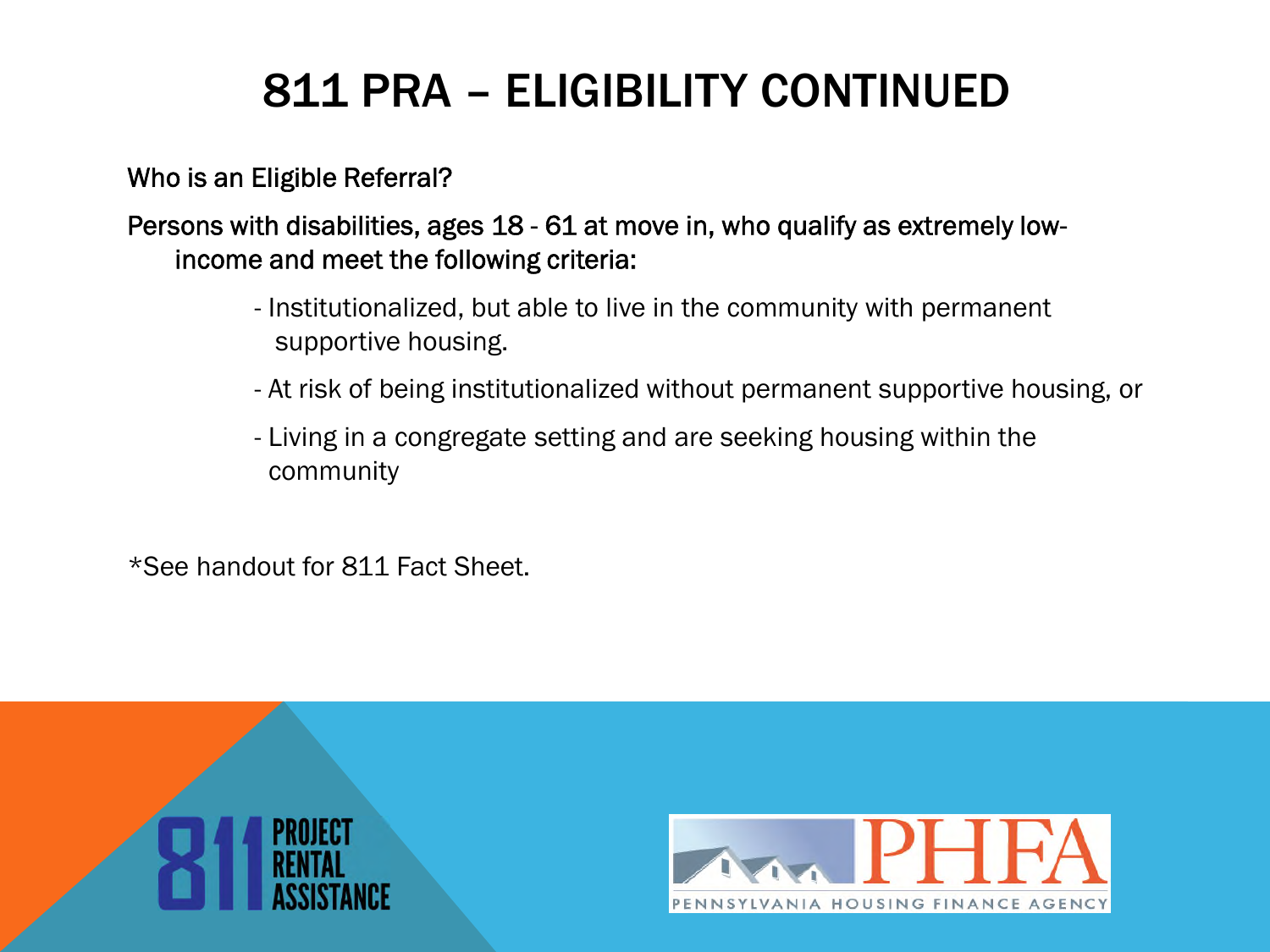# 811 PRA REFERRAL NETWORK

PHFA and DHS have partnered with Self Determination Housing Project (SDHP) to form stakeholders in participating counties.

- Regional Housing Coordinators (RHC) are our liaisons in the field. They manage the 811 waitlist and work with Local Lead Agencies (LLA) to identify stakeholders, (referral sources) educate our partners and report 811 progress.

- LLAs identify all stakeholders with clients who are eligible for the 811 program. They confirm with case managers when supports are in place for a successful transition. The LLA is the direct contact for the property manager. RHCs provide support to the LLAs.

\*In counties without a formal LLA, RHCs will take on that role.

\*\*See Handouts for list of LLAs and RHC map.



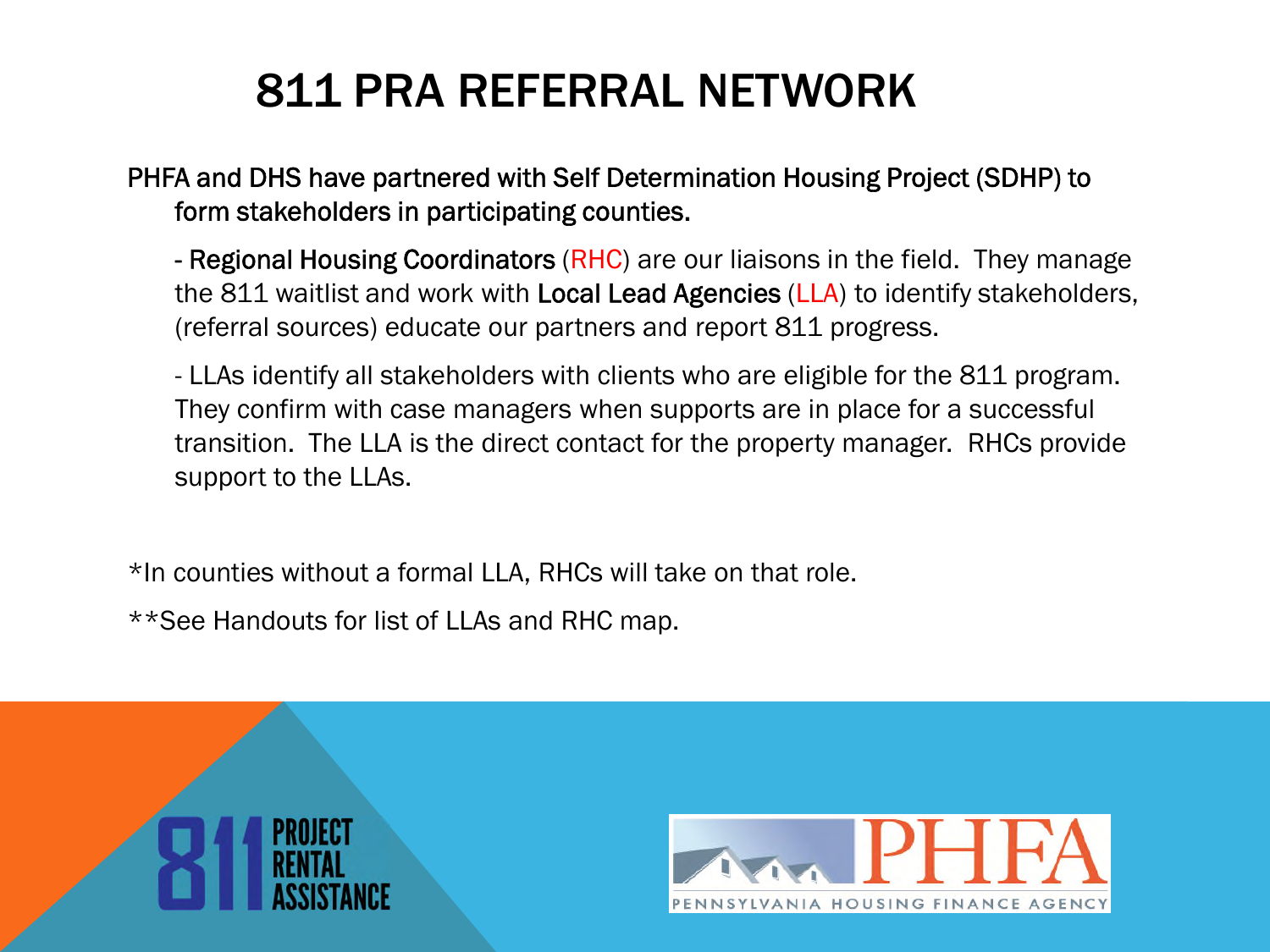## Housing Referral Network Flow Chart

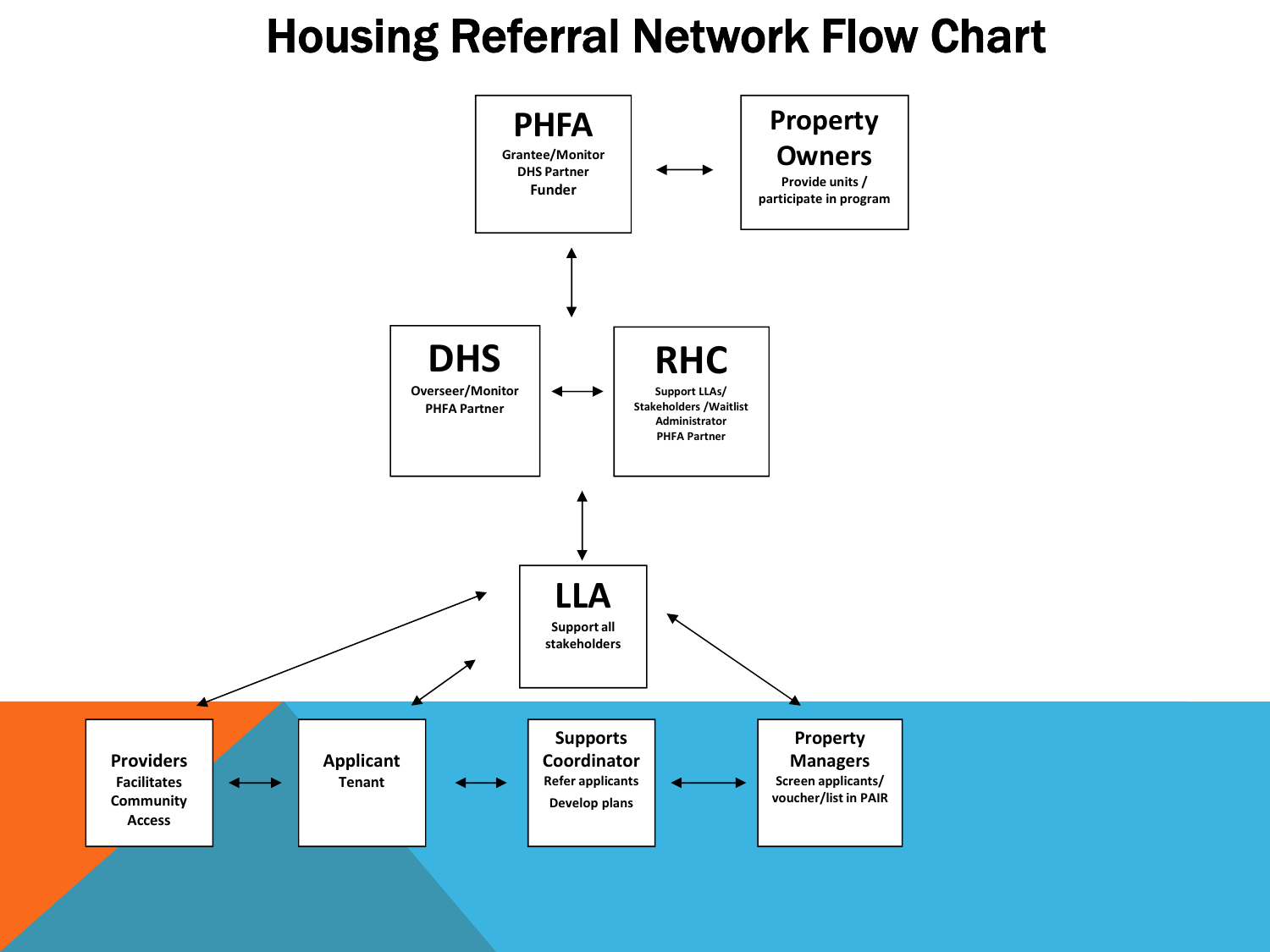## LISTING A VACANT UNIT

The PAIR (Pre-screen, Assessment, Intake and Referral) system provides an electronic waitlist system to not only list vacant 811 units, but also link vacancies to eligible applicants on the 811 wait list.

Property owners / agents are responsible for listing vacant units timely in the PAIR system.

Properties will receive a polling email on the 1<sup>st</sup> of the month. Simply answer the question in the email and a polling representative will call the property to complete the vacant unit listing.

Properties can always contact their polling representative if an 811 units becomes vacant throughout the month.

### \*Referrals for a vacant unit must come from the 811 waitlist.

\*\*See Handout for Polling FAQs.



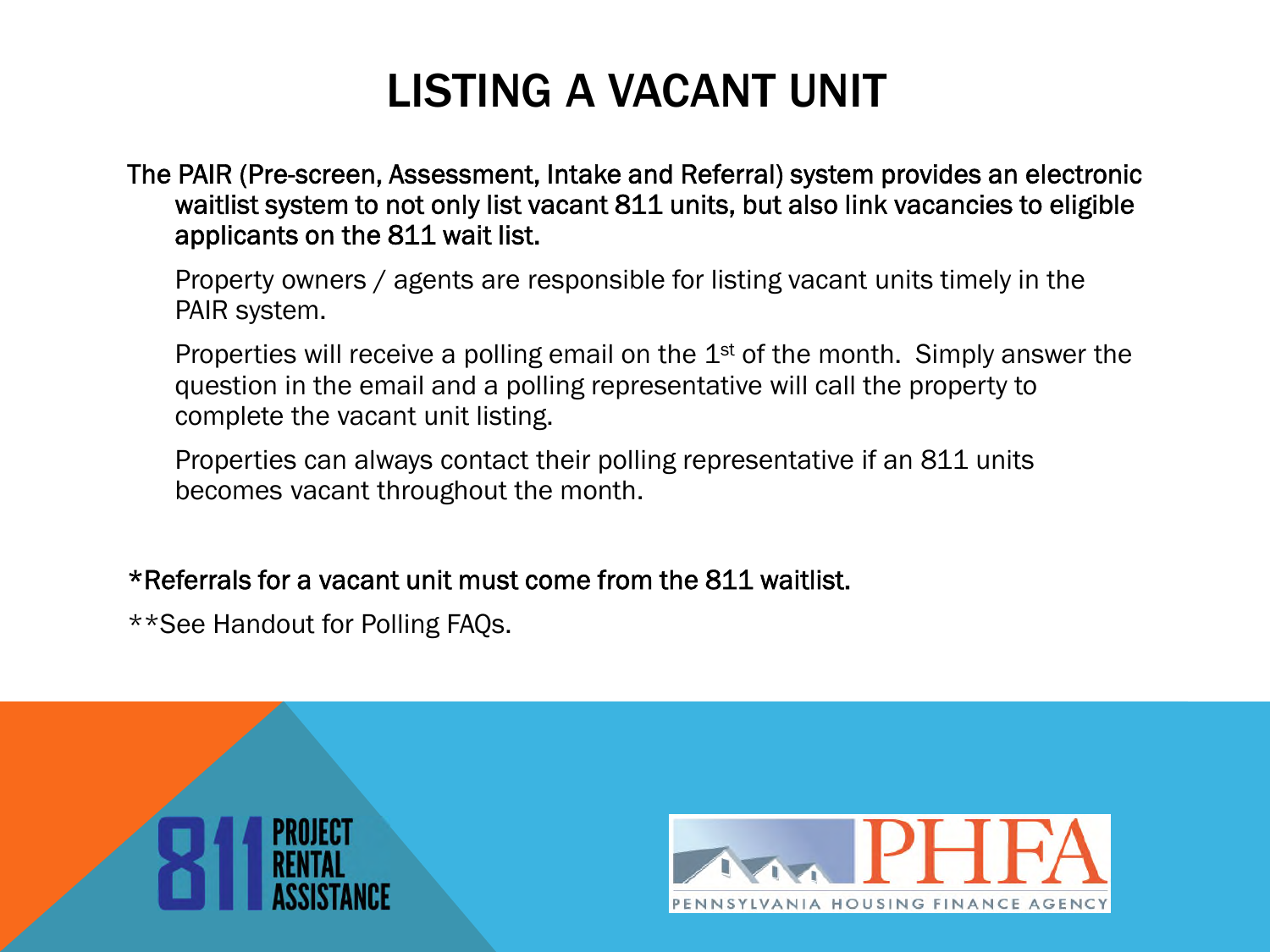# 811 PRA PARTICIPATION DOCUMENTS

#### Agreement to Enter into a Rental Assistance Contract (ARAC)

Owners sign an ARAC when the commitment to the 811 program is made, but the property is not yet constructed. These agreements are in place until approximately 6 months prior to the completion of construction.

#### Rental Assistance Contracts (RAC)

Contracts are 20 years with funding included for the first 5 years.

Funding for years 6-20 is subject to HUD annual appropriations.

The 811 program utilizes the 30, 40, or 50% tax credit rents, but cannot exceed HUDs FMR at the effective date of the RAC.

#### Use Agreement

Owners agree to record a Use Agreement for 30 years. During that time period, owners will continue to provide the agreed upon number of units for the 811 program.

\*See handout for Indication to Participate.



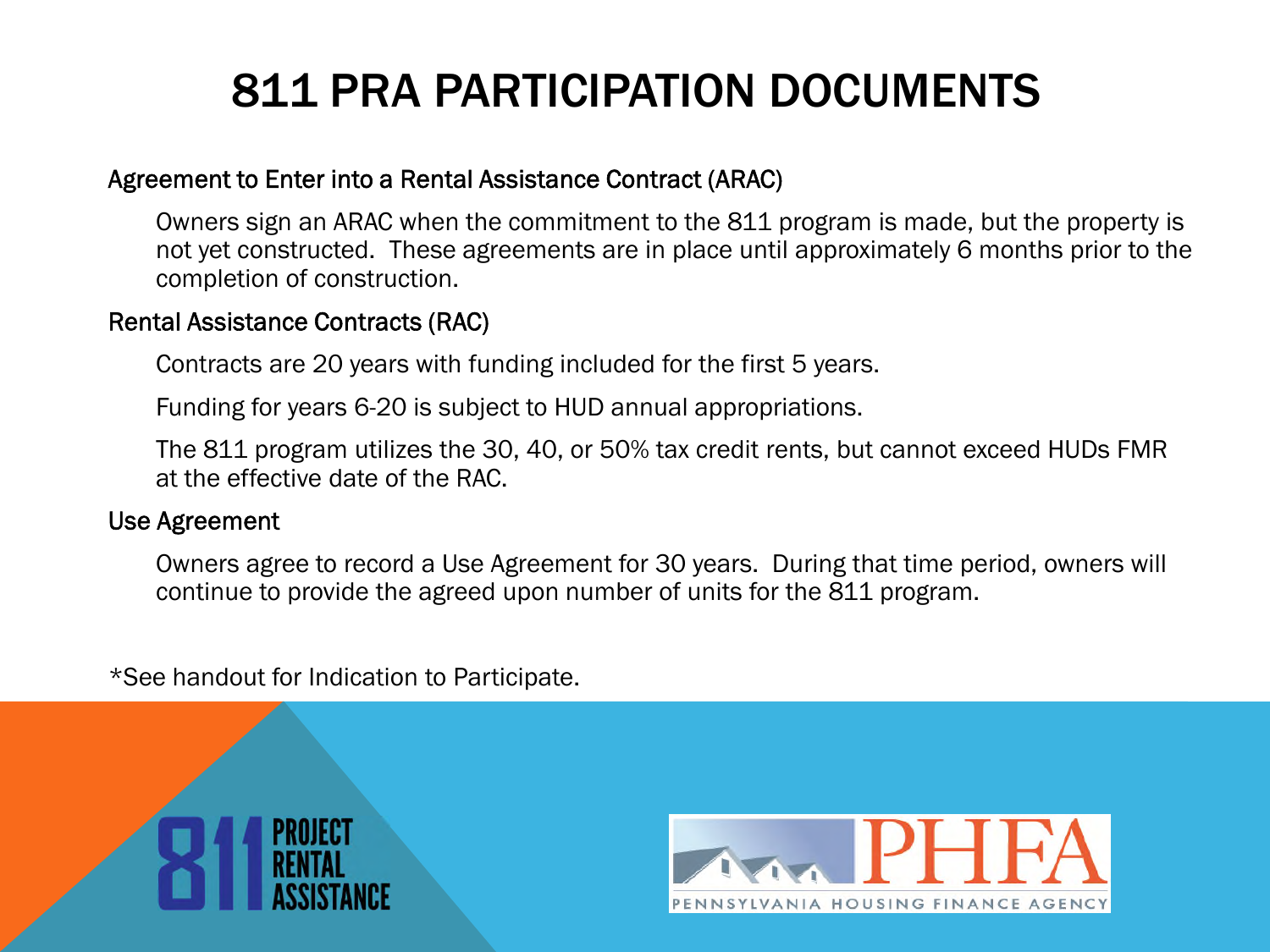## WORKING WITH HUD

Owners / Management Agents must obtain access to iMAX, iREMS, EIV and TRACS /LOCCS.

## iMAX / TRACS

#### 811 vouchers and tenant data must be sent to PHFA using HUDs iMAX system for submission to HUDs Tenant Rental Assistance Certification System (TRACS).

- The property must be set up in HUD Systems and the owner will need a DUNS# to participate.

\*See a list of Service Bureaus and software vendors available, if needed, to participate.

### EIV

Enterprise Income Verification (EIV) must be used to verify tenant income consistent with HUDs rules and regulations. (There is no fee to utilize.)

#### HUD 4350.3

This program closely follows Section 8 guidance listing in the 4350.3. A member of staff on the management team should be certified and familiar with the program.

\*See handout for List of Software Vendors and List of Service Bureaus.



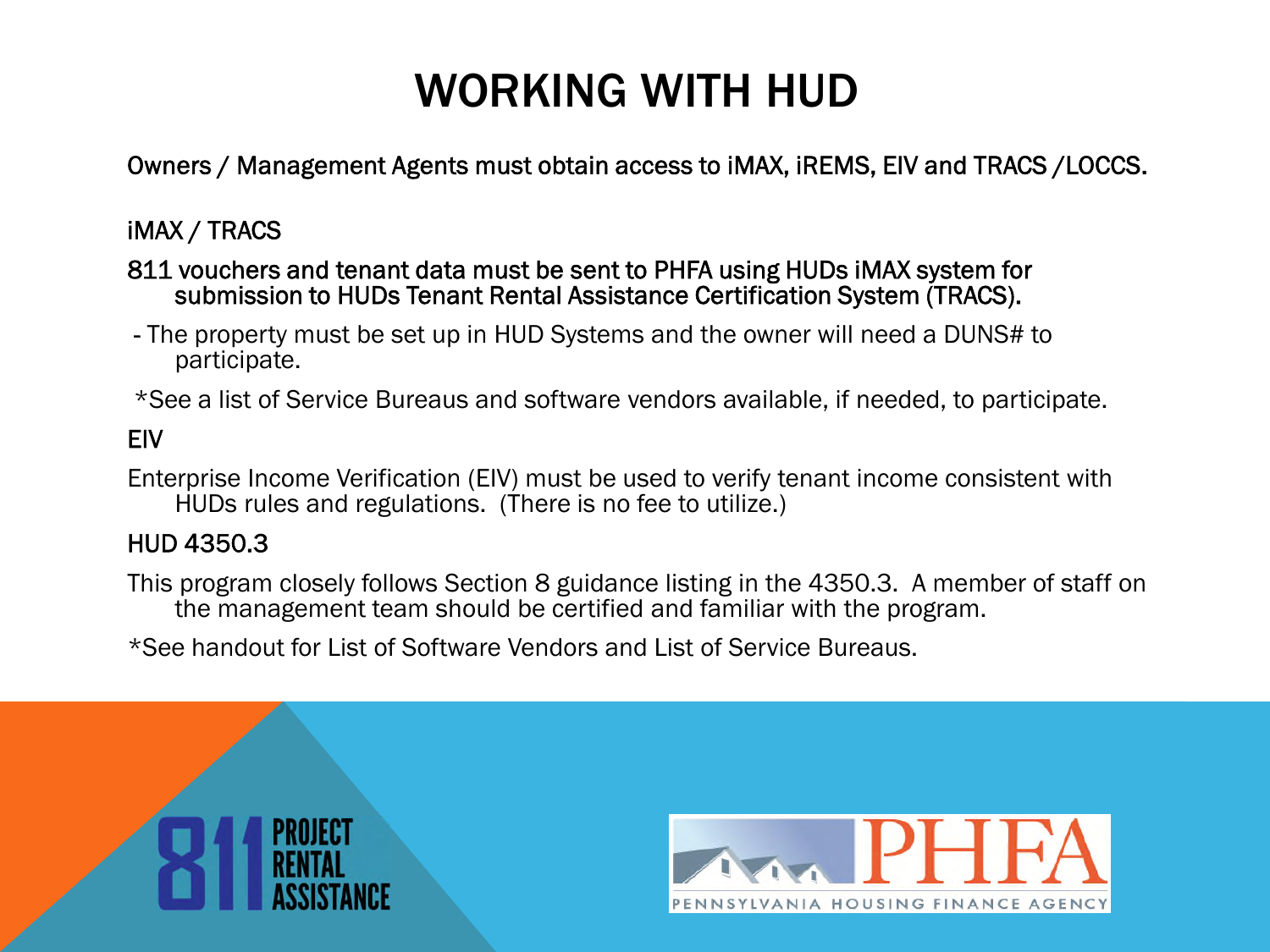# BENEFITS TO THE PROGRAM

#### Vacancy Claims

Approved vacancy claims will be paid based on 80% of the contract rent for the lesser of 60 days or when a new move-in occurs. Properties may request a vacancy claim IF:

A move out has taken place by an 811 eligible tenant.

The unit has been made ready.

\*The 811 program experiences very low turnover.

### Rent Increases

Properties are eligible to receive an annual OCAF rent increase.

\*Utility allowances will be reviewed annually.

## HUD Subsidy

Properties will receive subsidy for each leased unit under an 811 contract.



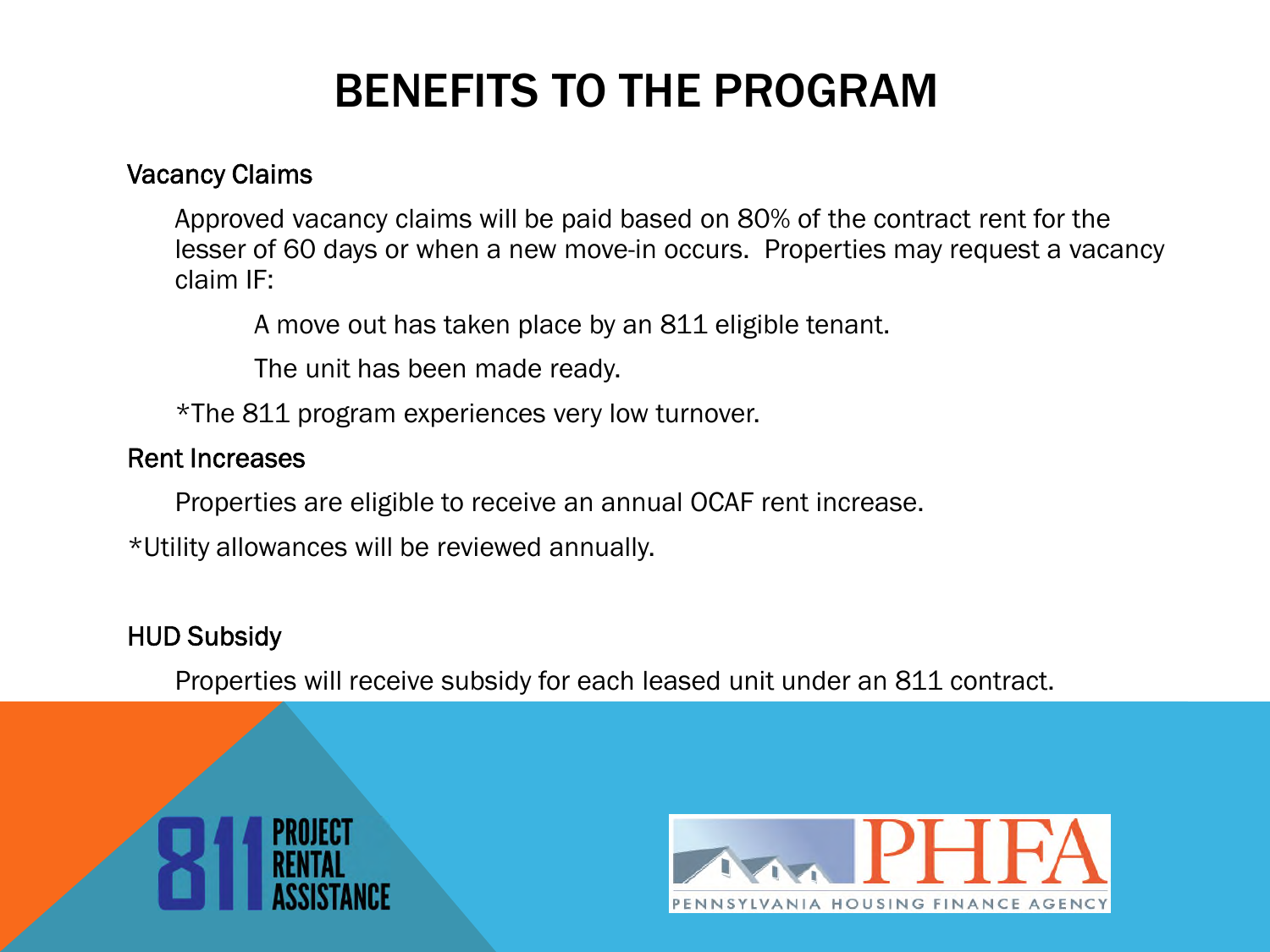## **COMPLIANCE**

### Management Reviews

PHFA staff will conduct an on-site Management Review every 3 years. After the initial review, properties will be asked to submit move-in files to ensure eligibility, minimize errors or renting to an ineligible tenant.

### Physical Inspections

- PHFA staff will conduct an on-site physical inspection on the 3 year tax credit schedule. \*This program does not trigger a REAC inspection.
- \*Properties must timely list vacant units until the 811 commitment has been made and again at turn-over.